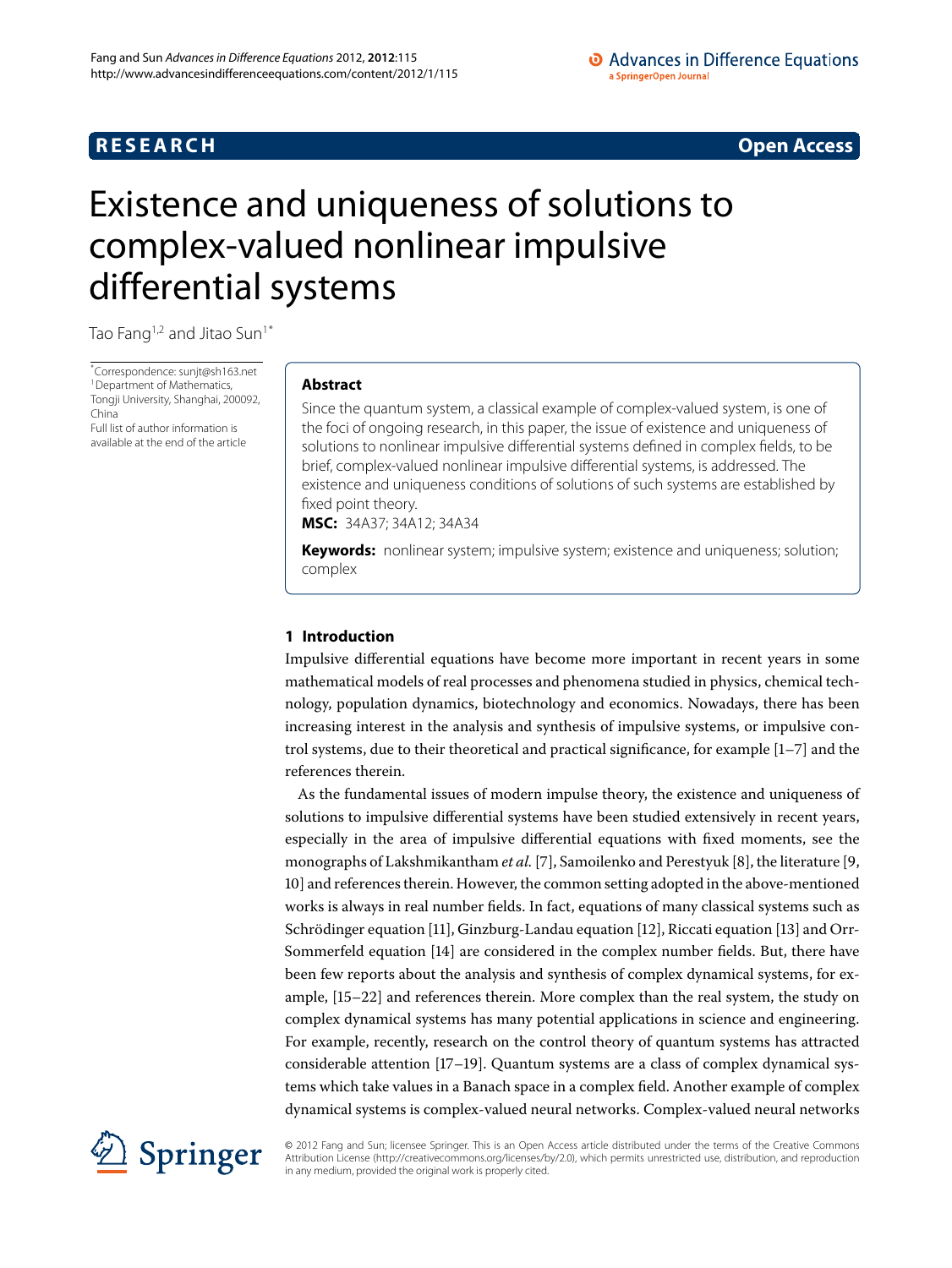have been found highly useful in extending the scope of applications in optoelectronics, filtering, imaging, speech synthesis, computer vision, remote sensing, quantum devices, spatio-temporal analysis of physiological neural devices and systems, and artificial neural information processing  $[20, 21]$  $[20, 21]$  $[20, 21]$  $[20, 21]$ .

Although the controllability and observability of complex-valued differential systems have been discussed in the papers [\[](#page-8-6)15] and [16], to the best of our knowledge, there has been no result so far about the existence and uniqueness of solutions to complex-valued nonlinear impulsive differential systems. The issue of the existence and uniqueness of solutions to complex-valued differential system, which is the premise and foundation when discussing this system, is one of the most fundamental ones. So it is very important and necessary to study the existence and uniqueness of solutions to complex-valued nonlinear impulsive differential systems. Due to these reasons, in this paper, we consider the fundamental concepts of solutions of the complex-valued nonlinear impulsive differential systems by an algebraic approach. The main difficulty is to investigate the conditions for existence and uniqueness of solution of complex-valued nonlinear impulsive differential systems in the context of complex fields. Explicit characterization for existence and uniqueness of this kind of system is presented by Banach's fixed point theorem. This problem is meaningful and challenging.

<span id="page-1-0"></span>The paper is organized as follows. In Section 2[,](#page-1-0) the complex-valued nonlinear impulsive differential systems to be dealt with are formulated and several results about the space of the complex-valued continuous functions are presented. The conditions for existence and uniqueness of solution of complex-valued nonlinear impulsive differential systems are also established in Section 2. An example that illustrates the main points of the paper is presented in Section 3. Finally, some conclusions are drawn in Section 4.

#### **2 Existence and uniqueness results**

In this section, we will give the existence and uniqueness of solutions to complex-valued nonlinear impulsive differential systems. First, we introduce notations, definitions, and preliminary facts which are used throughout this paper.

By  $C(J,\mathbb{R})$  we denote the Banach space of all continuous functions from interval *J* into R with the norm

$$
\|x(t)\|=\sup\{|x(t)|:t\in J\}.
$$

By  $C(J,\mathbb{R}^n)$  we denote the Banach space of all continuous functions from interval *J* into  $\mathbb{R}^n$  with the norm

$$
\left\|x(t)\right\|_{IR} = \left\{\sum_{i=1}^n \left\|x_i(t)\right\|^2\right\}^{1/2},\,
$$

where  $x_i(t)$  is the *i*th component of  $x(t)$ . By  $C(J, \mathbb{C}^n)$  we denote the space of all complex functions defined by

$$
C\big(\mathcal{J},\mathbb{C}^n\big)=\big\{x(t)|x_k(t)=\text{Re}\big(x_k(t)\big)+i\,\text{Im}\big(x_k(t)\big):\text{Re}\big(x_k(t)\big),\text{Im}\big(x_k(t)\big)\in C(\mathcal{J},\mathbb{R})\big\},\
$$

where  $k = 1, 2, \ldots, n$ ,  $i = \sqrt{-1}$ ,  $x_k(t)$  denotes the *k*th component of  $x(t)$ , Re( $x_k(t)$ ) and Im( $x_k(t)$ ) are the real part and imaginary part of  $x_k(t)$ , respectively.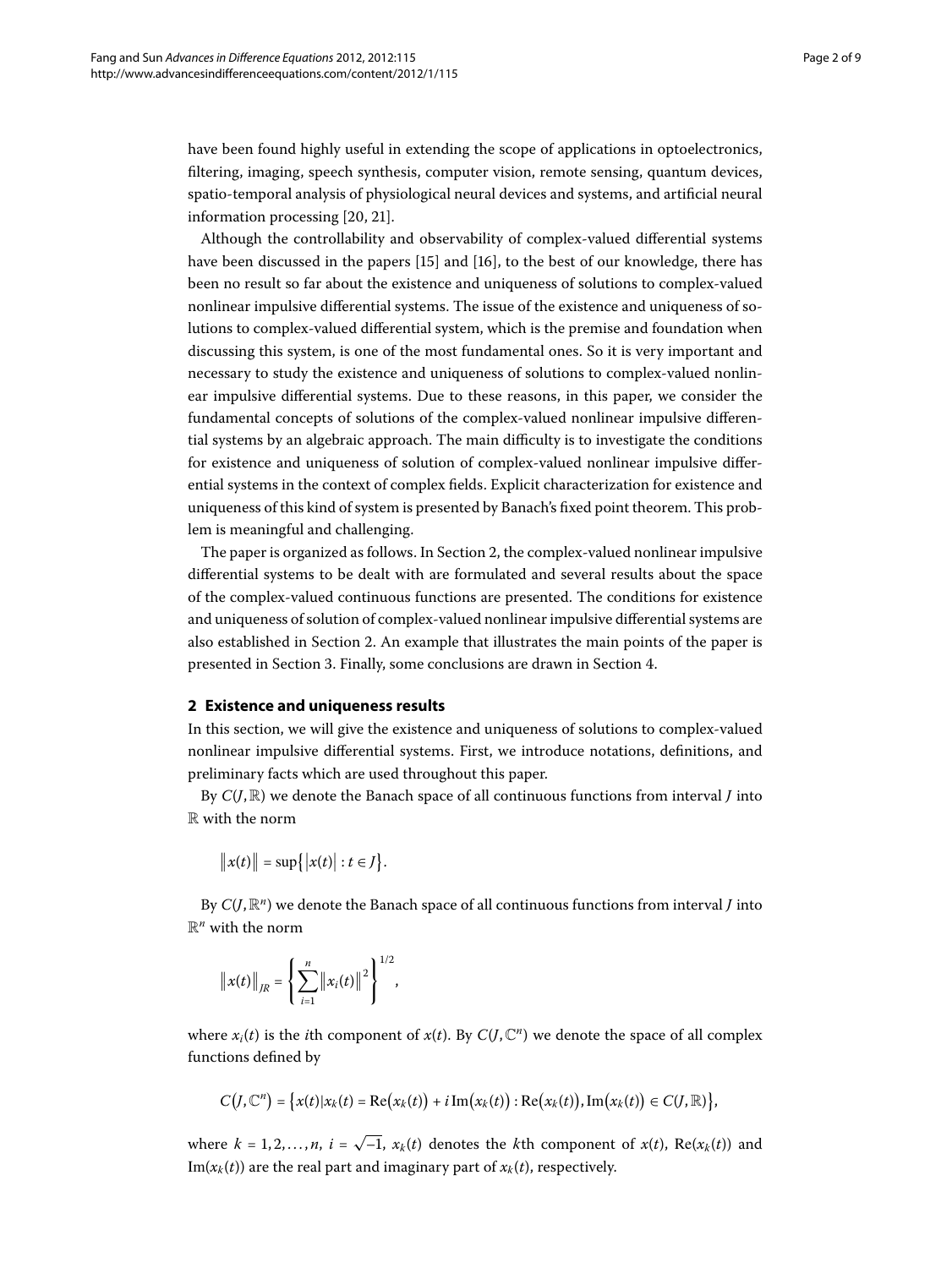<span id="page-2-0"></span>
$$
PC(J, \mathbb{C}^n) = \{x(t)|x(t) = \text{Re}(x(t)) + i \text{Im}(x(t)) : \text{Re}(x(t_k^+)), \text{Re}(x(t_k^+)),
$$
  
\n
$$
\text{Im}(x(t_k^-)) \text{ and } \text{Im}(x(t_k^+)) \text{ exist with } \text{Re}(x(t_k^-)) = \text{Re}(x(t_k)),
$$
  
\n
$$
\text{Im}(x(t_k^-)) = \text{Im}(x(t_k)), \text{ and } \text{Re}(x_k(t)), \text{Im}(x_k(t)) \in C(J_k, \mathbb{R}^n) \},
$$

where  $k = 0, 1, 2, \ldots, m, t \in J = [t_0, T], t_0 < t_1 < t_2 < \cdots < t_m < T$ , and  $J_0 = [t_0, t_1], J_1 = (t_l, t_{l+1}],$  $l = 1, 2, \ldots, m - 1, J_m = (t_m, T].$ 

We are now able to define a complex-valued nonlinear impulsive differential system on the interval  $J = [t_0, T]$ ,

$$
\begin{cases}\n\dot{z}(t) = f(t, z(t)), & t \in J, t \neq t_k, \\
z(t_k^+) - z(t_k) = I_k(z(t_k^-)), & t = t_k, \\
z(t_0^+) = z_0,\n\end{cases}
$$
\n(1)

where  $t_0 < t_1 < t_2 < \cdots < t_m < T$ ,  $z(t) \in PC(J, \mathbb{C}^n)$ ,  $f: J \times \Omega \mapsto \mathbb{C}^n$  is a given function,  $\Omega \subset \mathbb{C}^n$ is a closed set.  $I_k \in C(\mathbb{C}^n, \mathbb{C}^n)$ ,  $k = 1, 2, ..., m$ .

The solution of the complex-valued nonlinear impulsive differential system can be defined as follows.

**Definition 2.1** A function  $z(t) \in PC([t_0, t_0 + T], \mathbb{C}^n)$  $z(t) \in PC([t_0, t_0 + T], \mathbb{C}^n)$  $z(t) \in PC([t_0, t_0 + T], \mathbb{C}^n)$  is said to be a solution of (1), if  $z(t)$ satisfies

<span id="page-2-1"></span>
$$
\begin{cases}\n\dot{z}(t) = f(t, z(t)), & t \in [t_0, t_0 + T], t \neq t_k, \\
z(t_k^+) - z(t_k) = I_k(z(t_k^-)), & t = t_k, \\
z(t_0^+) = z_0.\n\end{cases}
$$
\n(2)

In the sequel we shall need the properties of a complex-valued function space, which we prove for reader's convenience.

**Lemma 2.2**  $C(J, \mathbb{C}^n)$  *is a Banach space in the field*  $\mathbb{R}$  *with the norm* 

 $\|x(t)\|_{\text{JC}} = (\|\text{Re}(x(t))\|)$  $\int_R^2 + \left\| \text{Im}(x(t)) \right\|$  $\overline{c}$  $\binom{2}{IR}^{1/2}.$ 

*Proof* Let *x*(*t*) and *y*(*t*) be arbitrary two functions of  $C(J, \mathbb{C}^n)$ ,  $\alpha \in \mathbb{R}$ .

- Step 1  $\|\cdot\|_{IC}$  is a norm of  $C(J, \mathbb{C}^n)$ .
- (i)  $||x(t)||_{\text{IC}} \ge 0$ , and  $||x(t)||_{\text{IC}} = 0 \iff ||\text{Re}(x(t))||_{\text{IR}} = ||\text{Im}(x(t))||_{\text{IR}} = 0 \iff \text{Re}(x(t)) =$  $\text{Im}(x(t)) = 0 \Longleftrightarrow x(t) = 0.$
- (ii)  $\|\alpha x(t)\|_{\text{JC}} = (\|\text{Re}(\alpha x(t))\|_{\text{JR}}^2 + \|\text{Im}(\alpha x(t))\|_{\text{JR}}^2)^{1/2} =$  $(\|\alpha \text{ Re}(x(t))\|_{\text{IR}}^2 + \|\alpha \text{ Im}(x(t))\|_{\text{IR}}^2)^{1/2} = |\alpha| \|x(t)\|_{\text{IC}}.$

(iii)

$$
\|x(t) + y(t)\|_{\text{JC}} = (\left\| \text{Re}(x(t) + y(t)) \right\|_{\text{JA}}^2 + \left\| \text{Im}(x(t) + y(t)) \right\|_{\text{JA}}^2)^{1/2}
$$

$$
= (\left\| \text{Re}(x(t)) + \text{Re}(y(t)) \right\|_{\text{JA}}^2 + \left\| \text{Im}(x(t)) + \text{Im}(y(t)) \right\|_{\text{JA}}^2)^{1/2}
$$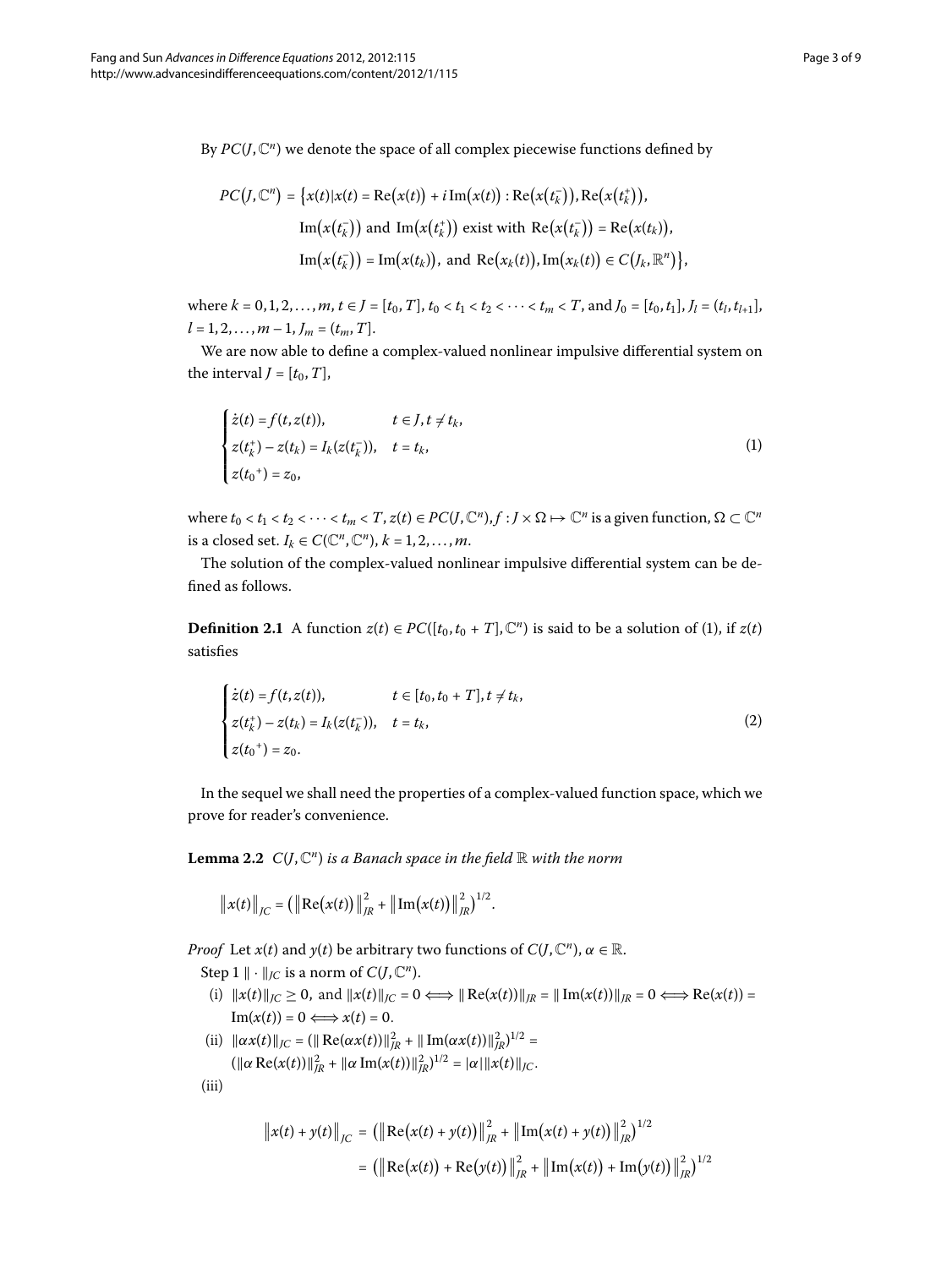$$
\leq [(\|\text{Re}(x(t))\|_{IR} + \|\text{Re}(y(t))\|_{IR})^{2} + (\|\text{Im}(x(t))\|_{IR} + \|\text{Im}(y(t))\|_{IR})^{2}]^{1/2}
$$

$$
\leq (|\text{Re}(x(t))\|_{IR}^{2} + \|\text{Im}(x(t))\|_{IR}^{2})^{1/2} + (\|\text{Re}(y(t))\|_{IR}^{2} + \|\text{Im}(y(t))\|_{IR}^{2})^{1/2}
$$

$$
= \|x(t)\|_{IC} + \|y(t)\|_{IC}.
$$

So  $\|\cdot\|_{\text{JC}}$  is a norm of  $C(J, \mathbb{C}^n)$ .

Step 2 ( $C(J, \mathbb{C}^n)$ ,  $\|\cdot\|_{IC}$ ) is a complete space.

Let  $\{x^{(s)}\}$  be an arbitrary Cauchy series, then for arbitrary  $\varepsilon > 0$ , exists  $N > 0$ , when  $s, l > N$ ,

<span id="page-3-0"></span>
$$
\left\|x^{(s)}-x^{(l)}\right\|_{JC}<\varepsilon,
$$

namely

$$
\left(\left\|\text{Re}\big(x^{(s)}\big) - \text{Re}\big(x^{(l)}\big)\right\|_{IR}^2 + \left\|\text{Im}\big(x^{(s)}\big) - \text{Im}\big(x^{(l)}\big)\right\|_{IR}^2\right)^{1/2} < \varepsilon.
$$

<span id="page-3-1"></span>So

$$
\|\text{Re}(x^{(s)}) - \text{Re}(x^{(l)})\|_{IR}^2 < \varepsilon, \qquad \|\text{Im}(x^{(s)}) - \text{Im}(x^{(l)})\|_{IR}^2 < \varepsilon,
$$
 (3)

the inequality (3[\)](#page-3-0) shows that  $\text{Re}(\{x^{(s)}\})$  and  $\text{Im}(\{x^{(s)}\})$  are the Cauchy series of  $C(J,\mathbb{R}^n)$ , since  $C(J,\R^n)$  is a Banach space,  $\text{Re}(\{x^{(s)}\})$  and  $\text{Im}(\{x^{(s)}\})$  must be convergent. Hence  $\{x^{(s)}\}$ is convergent. The proof is completed.  $\hfill \Box$ 

**Lemma 2.3**  $PC(J, \mathbb{C}^n)$  *is a Banach space in the field*  $\mathbb{R}$  *with the norm* 

 $\|x(t)\|_{PC} = \max\{\|x(t)\|_{J_kC}, k = 0, 1, ..., m\},\$ 

*where*  $||x(t)||_{I_kC}$  *is the norm of*  $x(t)$  *which is restricted in*  $J_k$ *.* 

*Proof* Let *x*(*t*) and *y*(*t*) be arbitrary two functions of *PC*(*J*,  $\mathbb{C}^n$ ),  $\alpha \in \mathbb{R}$ . Step  $1 \parallel \cdot \parallel_{PC}$  is a norm of *PC*(*J*,  $\mathbb{C}^n$ ).

- (i)  $||x(t)||_{PC} \ge 0$ , and  $||x(t)||_{PC} = 0 \iff ||x(t)||_{I_kC} = 0, k = 0, 1, ..., m \iff x(t) = 0$ .
- (ii)  $\|\alpha x(t)\|_{PC} = \max\{\|\alpha x(t)\|_{J_kC}\} = \max\{\alpha\|x(t)\|_{J_kC}\} = |\alpha| \max\{\|\alpha(t)\|_{J_kC}\} =$  $|\alpha| ||x(t)||_{PC}.$

$$
\rm (iii)
$$

$$
\|x(t) + y(t)\|_{PC} = \max\{\left\|x(t) + y(t)\right\|_{J_kC}\} \le \max\{\left\|x(t)\right\|_{J_kC} + \left\|y(t)\right\|_{J_kC}\}
$$

$$
\le \max\{\left\|x(t)\right\|_{J_kC}\} + \max\{\left\|y(t)\right\|_{J_kC}\}
$$

$$
= \left\|x(t)\right\|_{PC} + \left\|y(t)\right\|_{PC}.
$$

So  $\|\cdot\|_{PC}$  is a norm of  $PC(J, \mathbb{C}^n)$ .

Step 2 ( $PC(J, \mathbb{C}^n)$ ,  $\|\cdot\|_{PC}$ ) is a complete space.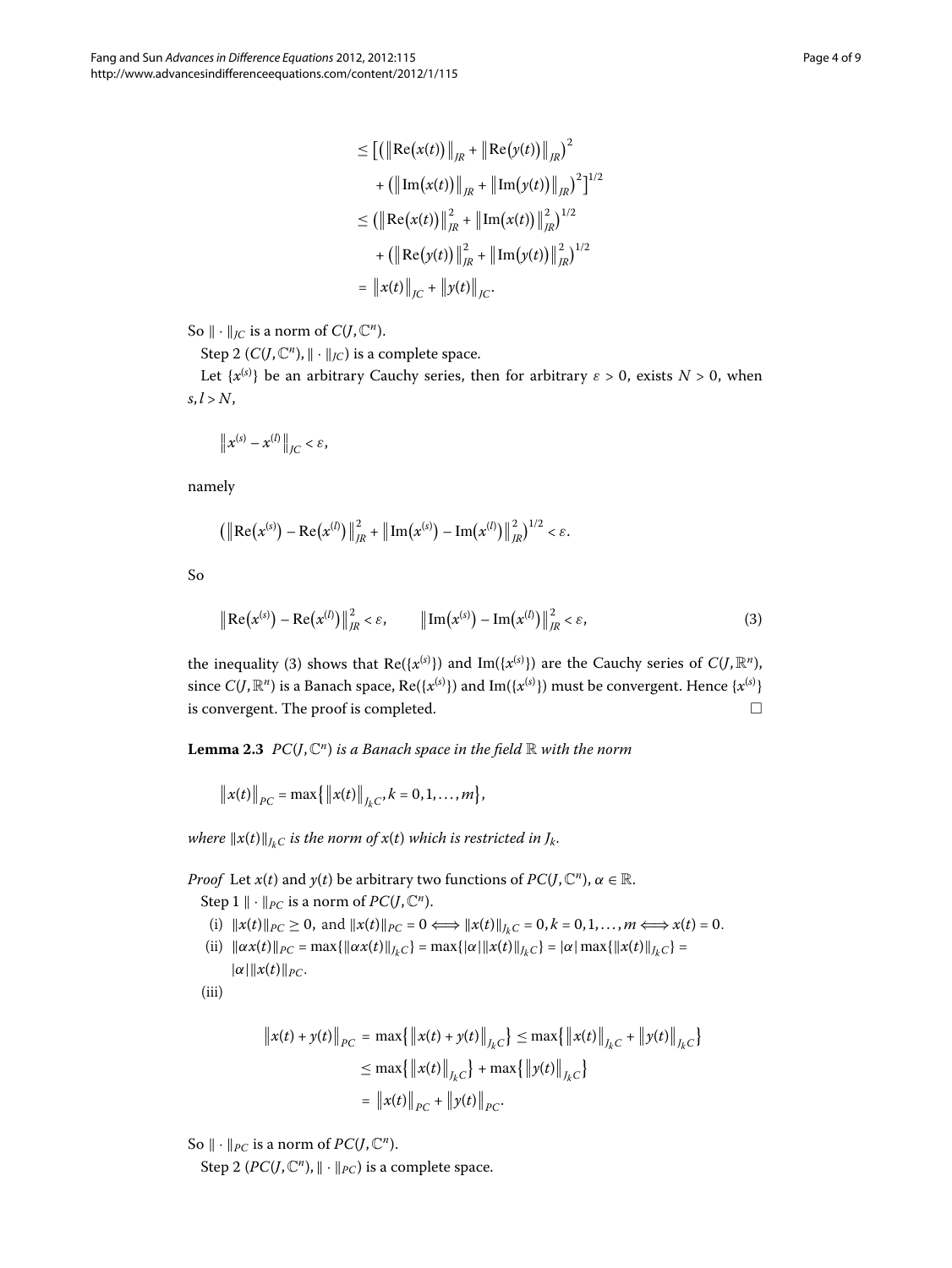Let  $\{x^{(s)}\}$  be an arbitrary Cauchy series in  $PC(J, \mathbb{C}^n)$ , then for arbitrary  $\varepsilon > 0$ , exists  $N > 0$ , when  $s, l > N$ ,

<span id="page-4-0"></span>
$$
\left\|x^{(s)}-x^{(l)}\right\|_{PC}<\varepsilon,
$$

namely

$$
\max\{\|x^{(s)} - x^{(l)}\|_{J_kC}\} < \varepsilon. \tag{4}
$$

<span id="page-4-2"></span>So, for every *k*, we have

<span id="page-4-1"></span>
$$
\left\{\left\| \boldsymbol{x}^{\left(s\right)}-\boldsymbol{x}^{\left(l\right)}\right\| _{J_{k}C}\right\} <\varepsilon,
$$

the inequality (4) shows that the restriction functions of  $x^{(s)}$  in  $J_k$  are the Cauchy series of *C*(*J*, C<sup>*n*</sup>). By Lemma 2.2, *C*(*J*, C<sup>*n*</sup>) is a Banach space, the restriction functions of  $x^{(s)}$  in  $J_k$ must be convergent. Hence  $\{x^{(s)}\}$  is convergent. The proof is completed.  $\Box$  $\Box$ 

**Theorem 2.4** Let  $f : J \times \Omega \to \mathbb{C}^n$  be a continuous function. Then  $z(t)$  is the unique solution *of the initial value problem [\(\)](#page-2-0) if and only if z*(*t*) *is a solution of impulsive integral equation*

$$
z(t) = z_0 + \int_{t_0}^t f(s, z(s)) ds + \sum_{t_0 < t_k < t} I_k(z(t_k^-)).
$$
\n(5)

*Proof* Let  $z(t)$  $z(t)$  be a possible solution of the complex impulsive system (1), then  $z(t)$  is a solution to

$$
\dot{z}(t) = f(t, z(t)),
$$

for  $t \in J := [t_0, T]$ ,  $t \neq t_k$ . Assume that  $t_k < t < t_{k+1}$ ,  $k = 1, 2, ..., m$ . The integration of above equality yields

$$
z(t_1^-) - z(t_0^+) = \int_{t_0}^{t_1} f(s, z(s)) ds,
$$
  
\n
$$
z(t_2^-) - z(t_1^+) = \int_{t_1}^{t_2} f(s, z(s)) ds,
$$
  
\n
$$
z(t_3^-) - z(t_2^+) = \int_{t_2}^{t_3} f(s, z(s)) ds,
$$
  
\n
$$
\vdots
$$
  
\n
$$
z(t) - z(t_k^+) = \int_{t_k}^{t} f(s, z(s)) ds.
$$

Adding these together, we get

$$
z(t) = z_0 + \int_{t_0}^t f(s, z(s)) ds + \left[ \left( z(t_1^+) - z(t_1^-) \right) + \left( z(t_2^+) - z(t_2^-) \right) + \dots + \left( z(t_k^+) - z(t_k^-) \right) \right]
$$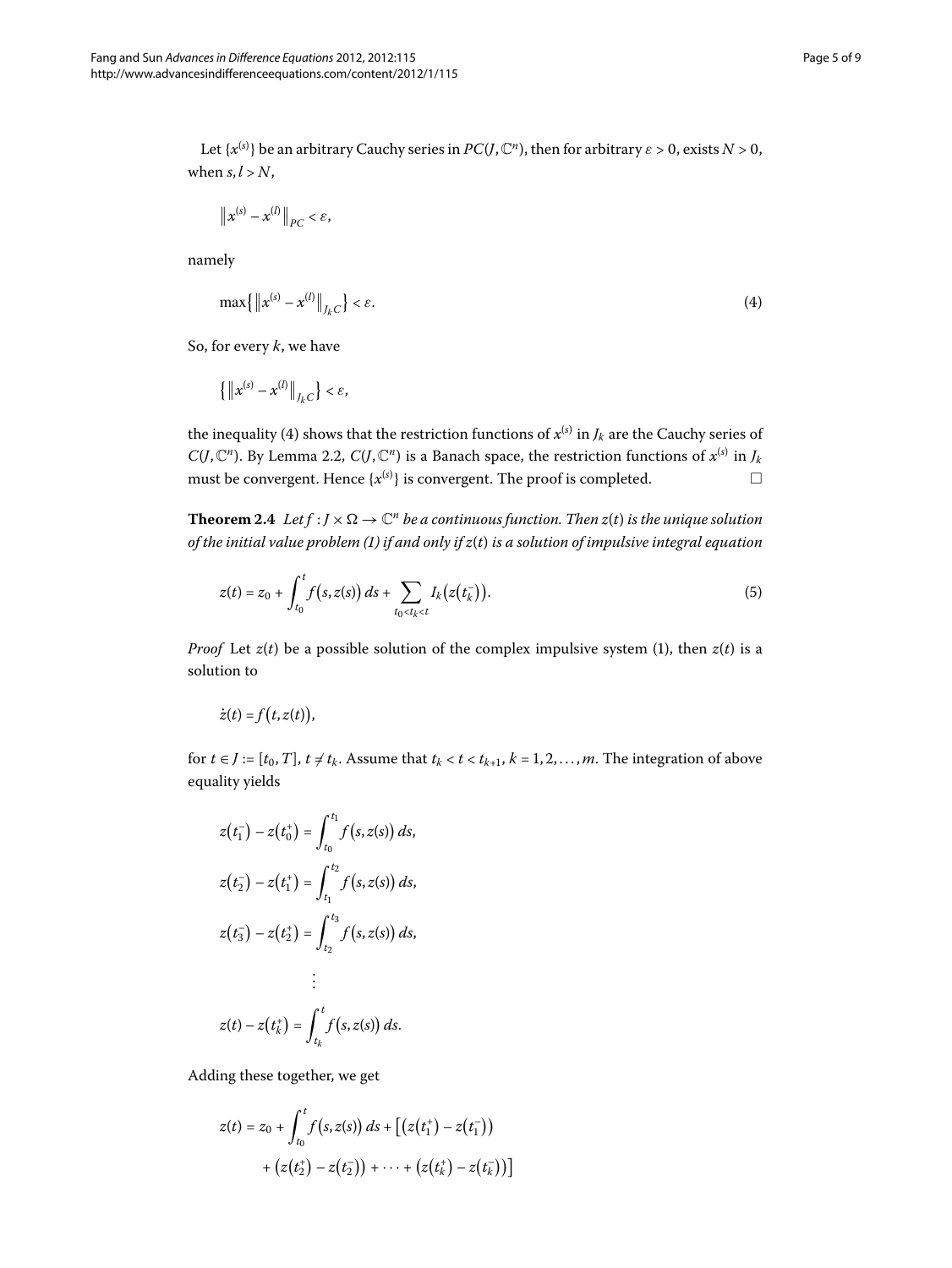$$
= z_0 + \int_{t_0}^t f(s, z(s)) ds + \sum_{i=1}^k I_i(z(t_i^-))
$$
  

$$
= z_0 + \int_{t_0}^t f(s, z(s)) ds + \sum_{t_0 < t_k < t} I_k(z(t_k^-)).
$$

The above equality shows that  $z(t)$  is a solution to (5).

Assume that  $z(t)$  $z(t)$  $z(t)$  satisfies the integration equation (5), obviously

$$
\dot{z}(t) = f(t, z(t)),
$$

for  $t \in J := [t_0, T], t \neq t_k$ . When  $t = t_2$ , by [\(](#page-4-1)5)

$$
z(t_2) = z_0 + \int_{t_0}^{t_2} f(s, z(s)) ds + \sum_{t_0 < t_k < t_2} I_k(z(t_k^-))
$$
  
=  $z_0 + \int_{t_0}^{t_1} f(s, z(s)) ds + \int_{t_1}^{t_2} f(s, z(s)) ds + I_1(z(t_1^-))$   
=  $z_0 + z(t_1^-) - z_0 + z(t_2^-) - z(t_1^+) + I_1(z(t_1^-)).$ 

<span id="page-5-0"></span>Thus  $z(t_1^+) - z(t_1^-) = I_1(z(t_1^-))$ . By the same way, we can easily prove that  $z(t_k^+) - z(t_k) =$  $I_k(z(t_k^-)), k = 1, 2, \ldots, m.$  The proof is completed.  $\Box$  $\Box$ 

We are now in a position to state and prove the existence and uniqueness result of the complex impulsive system (1).

**Theorem .** *Assume that the following hypotheses hold:*  $(i)$  There exists  $m(t) \in L^1([t_0, T], R^+)$  *such that* 

$$
\left|f(t,z_1)-f(t,z_2)\right|\leq m(t)|z_1-z_2|,
$$

*for all*  $t \in [t_0, t_0 + T]$ ,  $z_1, z_2 \in \Omega \subset \mathbb{C}^n$ .

*(ii)* There exist constants  $c_k \geq 0$ ,  $k = 1, 2, ..., m$ , such that

$$
|I_k(z_1) - I_k(z_2)| \leq c_k |z_1 - z_2|,
$$

*for each*  $z_1, z_2 \in \Omega \subset \mathbb{C}^n$ , and  $\sum_{k=1}^m c_k < 1$ ,

*where* |·| *is the Euclid norm of* <sup>C</sup>*n. Then the complex impulsive system [\(](#page-2-0)) has a unique solution in*  $[t_0, t_0 + T]$ *.* 

*Proof* Transform the problem (1[\)](#page-2-0) into a fixed point problem. Consider the map  $H$ :  $PC(J, \mathbb{C}^n) \rightarrow PC(J, \mathbb{C}^n)$  defined by

$$
H(z(t)) = z(t_0^+) + \int_{t_0}^t f(s, z(s)) ds + \sum_{t_0 < t_k < t} I_k(z(t_k^-)).
$$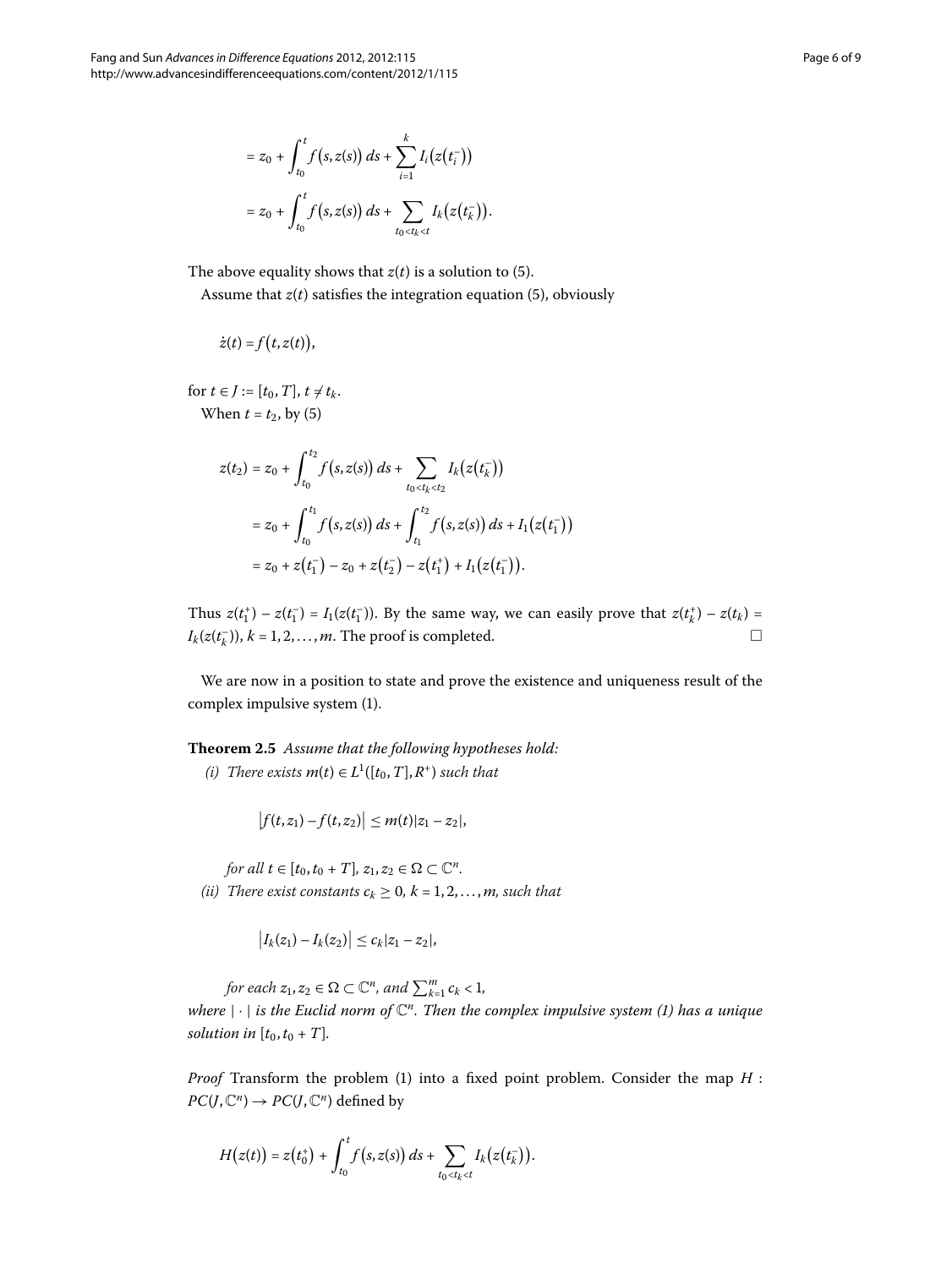We shall show that *H* is a contraction. For arbitrary  $z_1(t), z_2(t) \in PC(J, \mathbb{C}^n)$ , then we have for each  $t \in J$ 

$$
\begin{split}\n&|H(z_{1}(t)) - H(z_{2}(t))| \\
&\leq \int_{t_{0}}^{t} |f(s,z_{1}(s)) - f(s,z_{2}(s))| ds + \sum_{t_{0} < t_{k} < t} |I_{k}(z_{1}(t_{k})) - I_{k}(z_{2}(t_{k}))| \\
&\leq \int_{t_{0}}^{t} m(s) |z_{1}(s) - z_{2}(s)| ds + \sum_{t_{0} < t_{k} < t} c_{k} |z_{1}(t_{k}) - z_{2}(t_{k})| \\
&\leq \int_{t_{0}}^{t} m(s) e^{\tau M(s)} e^{-\tau M(s)} |z_{1}(s) - z_{2}(s)| ds + \sum_{t_{0} < t_{k} < t} c_{k} e^{\tau M(t)} e^{-\tau M(t)} |z_{1}(t_{k}) - z_{2}(t_{k})| \\
&\leq \int_{t_{0}}^{t} m(s) e^{\tau M(s)} ||z_{1}(s) - z_{2}(s)||_{BPC} ds + \sum_{t_{0} < t_{k} < t} c_{k} e^{\tau M(t)} ||z_{1}(t) - z_{2}(t)||_{BPC} \\
&\leq \int_{t_{0}}^{t} \frac{1}{\tau} (e^{\tau M(s)})' ||z_{1}(s) - z_{2}(s)||_{BPC} ds + \sum_{t_{0} < t_{k} < t} c_{k} e^{\tau M(t)} ||z_{1}(t) - z_{2}(t)||_{BPC} \\
&\leq \left( \frac{1}{\tau} e^{\tau M(t)} + \sum_{t_{0} < t_{k} < t} c_{k} e^{\tau M(t)} \right) ||z_{1}(t) - z_{2}(t)||_{BPC}.\n\end{split}
$$

Thus

$$
||H(z_1(t)) - H(z_2(t))||_{PC} \leq \left(\frac{1}{\tau}e^{\tau M(t)} + \sum_{t_0 < t_k < t} c_k e^{\tau M(t)}\right) ||z_1(t) - z_2(t)||_{BPC},
$$

where  $M(t) = \int_{t_0}^t m(s) ds$  and  $\tau$  is sufficiently large and  $\| \cdot \|_{BPC}$  is the norm on  $PC(J, \mathbb{C}^n)$ defined by

$$
\|z(t)\|_{BPC}=\|e^{-\tau M(t)}z(t)\|_{PC}.
$$

<span id="page-6-0"></span>Therefore,

$$
||H(z_1(t))-H(z_2(t))||_{BPC} \leq \left(\frac{1}{\tau}+\sum_{t_0
$$

We can always choose *τ*, such that  $1/τ + \sum_{t_0 < t_k < t} c_k < 1$ , so *H* is a contraction. By the Lemma 2[.](#page-4-2)3, Theorem 2.4 and the Banach contraction principle, *H* has a unique fixed point which is a solution to  $(1)$  $(1)$ . The proof is completed.  $\Box$ 

#### **3 Example**

**Example 3.1** Let  $W = \{z | |z| \le \rho\}$ ,  $\rho > 0$ ,  $J_1 = [0, \pi/2]$ ,  $J_2 = (\pi/2, \pi], J = J_1 \cup J_2$ , the existence and uniqueness of complex-valued nonlinear impulsive system

<span id="page-6-1"></span>
$$
\begin{cases}\n\dot{z}(t) = z^2 \cos t, & t \in J, t \neq \pi/2, \\
z(\pi/2^+) - z(\pi/2) = 1, & t = \pi/2, \\
z(0^+) = i,\n\end{cases}
$$
\n(6)

are considered on  $J \times W$ .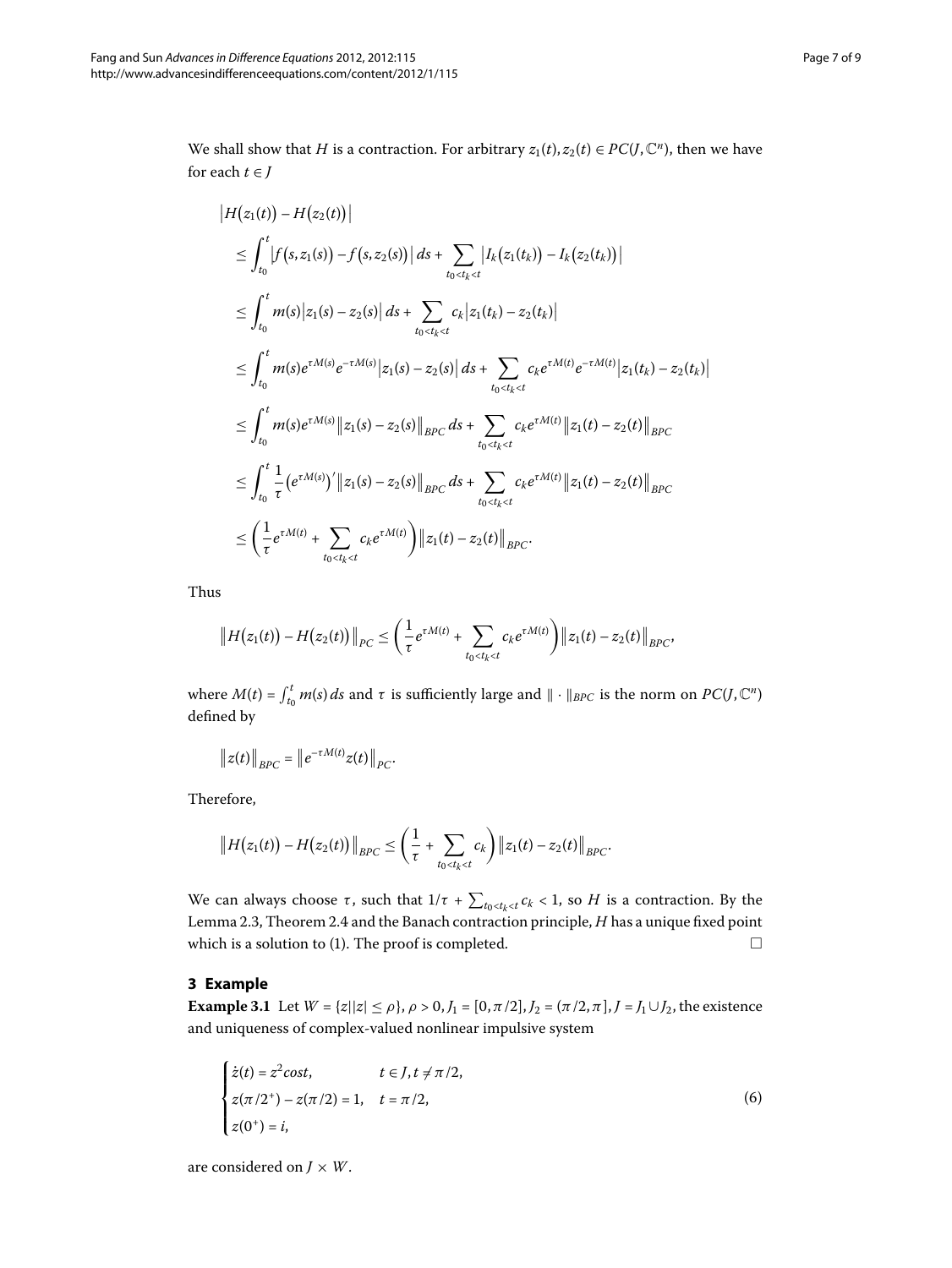Obviously the condition (ii) of Theorem 2[.](#page-4-2)4 is satisfied. Moreover, for arbitrary  $z, w \in W$ 

$$
|f(t,z) - f(t,w)| = |cost||z^2 - w^2| \le 2\rho |z - w|,
$$

<span id="page-7-11"></span>so the hypothesis of the Theorem 2[.](#page-5-0)5 holds. By Theorem 2.5, the complex-valued impulsive system  $(6)$  has a unique solution. In fact, the solution of the system  $(6)$  is

$$
z(t) = \begin{cases} \frac{i - \sin t}{1 + \sin^2 t}, & t \in J_1, \\ \frac{2 - \sin t + i}{1 + (\sin t - 2)^2}, & t \in J_2. \end{cases}
$$

#### **4 Conclusion**

In this paper, the issue on the existence and uniqueness of the complex-valued nonlinear impulsive system has been addressed for the first time. Taking advantage of the differential equation theory in complex fields, the existence and uniqueness conditions for such systems have been established without imposing extra conditions.

#### <span id="page-7-1"></span><span id="page-7-0"></span>**Competing interests**

The authors declare that they have no competing interests.

#### **Authors' contributions**

TF completed the proof and wrote the initial draft. JS provided the problem and gave some suggestions on the amendment. TF then finalized the manuscript. Correspondence was mainly done by JS. Both authors read and approved the final manuscript.

#### **Author details**

<span id="page-7-2"></span><sup>1</sup>Department of Mathematics, Tongji University, Shanghai, 200092, China. <sup>2</sup>School of Fundamental Studies, Shanghai University of Engineering Science, Shanghai, 201620, China.

#### **Acknowledgements**

The authors would like to thank the editor and the reviewers for their constructive comments and suggestions which improved the quality of the paper. This work is supported by the NNSF of China under Grant 61174039, and by the Fundamental Research Funds for the Central Universities of China.

#### Received: 18 May 2012 Accepted: 4 July 2012 Published: 20 July 2012

#### **References**

- 1. Lisena, B: Dynamical behavior of impulsive and periodic Cohen Grossberg neural networks. Nonlinear Anal. 74, 4511-4519 (2011)
- <span id="page-7-3"></span>2. Chen, WH, Zheng, WX: Input-to-state stability for networked control systems via an improved impulsive system approach. Automatica 47(4), 789-796 (2011)
- <span id="page-7-5"></span><span id="page-7-4"></span>3. Li, DS, Long, SJ: Attracting and quasi-invariant sets for a class of impulsive stochastic difference equations. Adv. Differ. Equ. 2011, 3 (2011)
- 4. Li, CX, Sun, JT, Sun, RY: Stability analysis of a class of stochastic differential delay equations with nonlinear impulsive effects. J. Franklin Inst. 347(7), 1186-1198 (2010)
- <span id="page-7-7"></span><span id="page-7-6"></span>5. Wang, JR, Xiang, X, Wei, W: Bounded and periodic solutions of semilinear impulsive periodic system on Banach spaces. Fixed Point Theory Appl. 2008, 401947 (2008)
- <span id="page-7-8"></span>6. Zhang, Y, Sun, JT: Stability of impulsive delay differential equations with impulses at variable times. Dyn. Syst. 20, 323-331 (2005)
- <span id="page-7-9"></span>7. Lakshmikantham, V, Bainov, DD, Simeonov, PS: Theory of Impulsive Differential Equations. World Scientific, Singapore (1989)
- <span id="page-7-10"></span>8. Samoilenko, AM, Perestyuk, NA: Impulsive Differential Equations. World Scientific, Singapore (1995)
- 9. Ouahab, A: Local and global existence and uniqueness results for impulsive functional differential equations with multiple delay. J. Math. Anal. Appl. 323, 456-472 (2006)
- 10. Ahmad, B, Alsaedi, A: Existence and uniqueness of solutions for coupled systems of higher-order nonlinear fractional differential equations. Fixed Point Theory Appl. 2010, 364560 (2010)
- 11. Kato, T: On nonlinear Schrödinger equations. Ann. Inst. Henri Poincaré, a Phys. Théor. 46(1), 113-129 (1987)
- 12. Doering, C, Gibbon, J, Holm, D, Nicolaenko, B: Low-dimensional behaviour in the complex Ginzburg-Landau equation. Nonlinearity 1(2), 279-309 (1988)
- 13. Ráb, M: Geometrical approach to the study of the Riccati differential equation with complex-valued coefficients. J. Differ. Equ. 25(1), 108-114 (1977)
- 14. Orszag, SA: Accurate solution of the Orr-Sommerfeld stability equation. J. Fluid Mech. 50(4), 659-703 (1971)